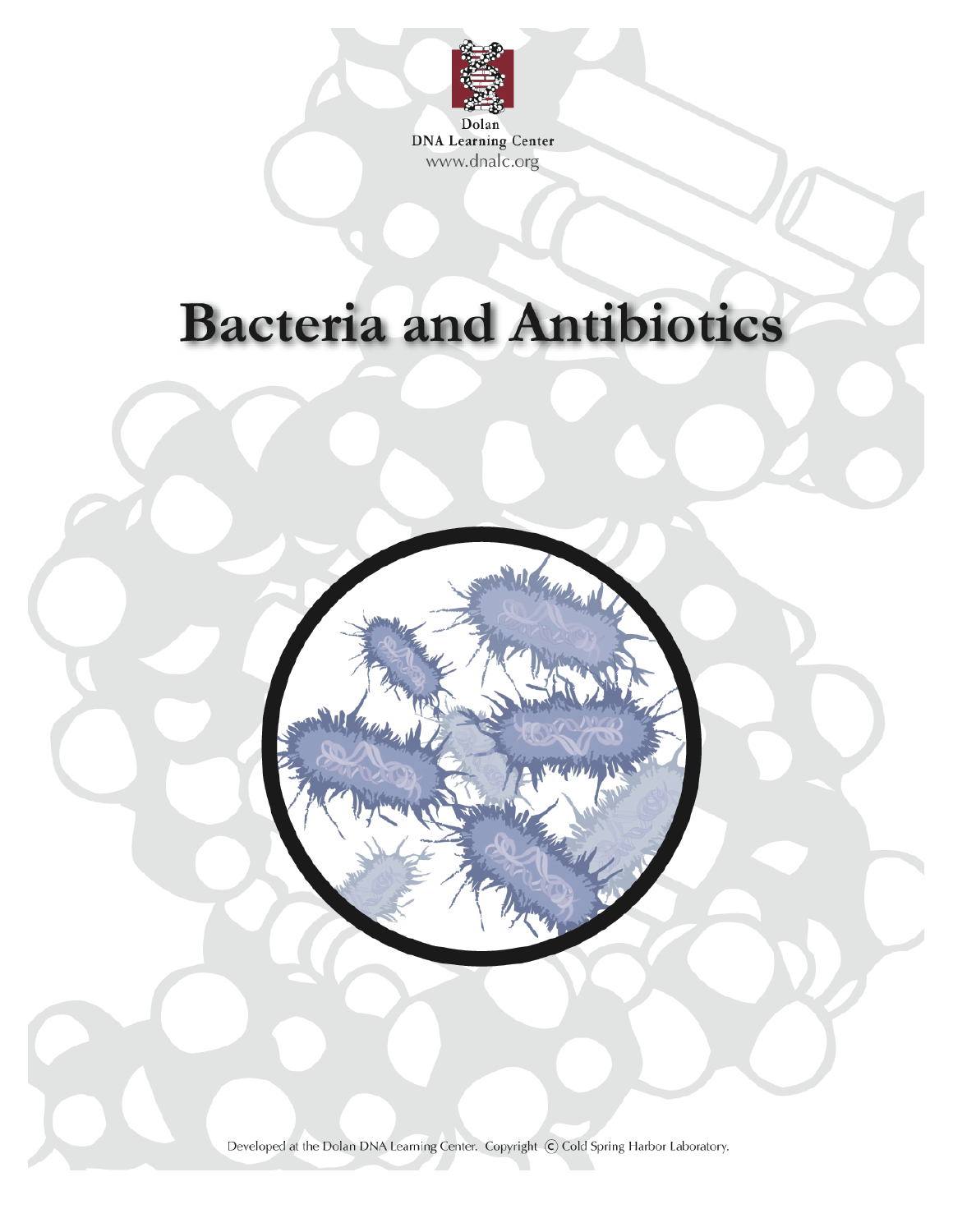

# **Background**

In 1929, Sir Alexander Fleming discovered the first antibiotic. He was a scientist devoted to finding methods for treating infections. During his research, he noticed that a mold had accidentally contaminated his plates of bacteria. The mold seemed to inhibit (slow down or interfere with) bacterial growth on the plate. He hypothesized that the mold was making something that could kill bacteria. With further experiments, he determined that bacteria were unable to grow in the presence of the mold. He tried to purify the substance, but it was too unstable and would break down easily.

During World War II, two British scientists, Sir Howard Florey and Ernest Chain, picked up where Fleming left off. They succeeded in purifying and producing this new substance for treating bacterial infections. They referred to it as an antibiotic; "anti" meaning against and "biotic" meaning life, or living things. Antibiotics kill living bacteria. The mold that contaminated Fleming's plates was Penicillium; can you guess what they named the first antibiotic? It was called Penicillin. All three scientists won the Nobel Prize for their work in developing this new "wonder drug" that saved millions of lives.

When it was discovered, penicillin was considered a breakthrough in modern medicine. Since the discovery of penicillin, scientists have developed synthetic antibiotics that work better. One example is Amoxicillin. Amoxicillin is a very common synthetic antibiotic that is useful against many bacteria, so it is useful against bacteria that are sensitive to it and when the sensitivity of the bacteria is unidentified. It is also more resistant to damage from stomach acid than some naturally occurring antibiotics. Some of its common uses are in treating infected wounds, bladder infections, ear infections and strep throat.

Two other common synthetic antibiotics are Ampicillin and Kanamycin. Ampicillin is very similar to penicillin but is produced synthetically. It destroys bacterial cells when they are going through mitosis, or the process of cell division. For the cell to divide, it needs to create a cell wall barrier. At this point, Ampicillin destroys the cell by punching holes through the wall, causing the bacterium to lyse, or break apart. Kanamycin is another type of synthetic antibiotic. It destroys bacterial cells by binding to the ribosomes within the cell and disrupting RNA translation. Therefore, it stops protein production and kills the bacterial cells outright. Because Ampicillin only destroys cells going through mitosis, it is considered "weaker" than Kanamycin, which kills newly made cells as well as older cells.

One concern with the distribution and use of antibiotics is that over time, bacteria can become resistant to particular antibiotics. Most bacteria present in hospital settings are resistant to one or more of the antibiotics used to commonly treat infections. Some antibiotics attack bacteria by destroying part of their protective cell wall. But bacteria can fight back by changing the cell wall so the antibiotics can't get in. They also know how to pass on their new defenses to other bacteria, rendering the latest generation of antibiotics useless over time. Some bacterial strains are resistant to all antibiotics on the open market and the infections that they cause are treated using potentially toxic or experimental drugs.

One cause of antibiotic resistant bacteria is misuse of antibiotics by doctors and their patients. Often, patients will ask doctors for antibiotics for a cough, cold, or the flu, which are caused by viral infections and cannot be treated using antibiotics. Another problem arises when patients are prescribed antibiotics to treat bacterial infections and fail to finish the full dose given. If the full dose isn't taken, some bacteria may survive and develop a mutation that protects it from last drug used on it. If even one bacterium survives and reproduces, it passes this mutation on to a new generation of bacteria. If the same antibiotic is used to treat this new infection, it won't have any affect and a different drug will be needed. This is a growing problem in the medical field today.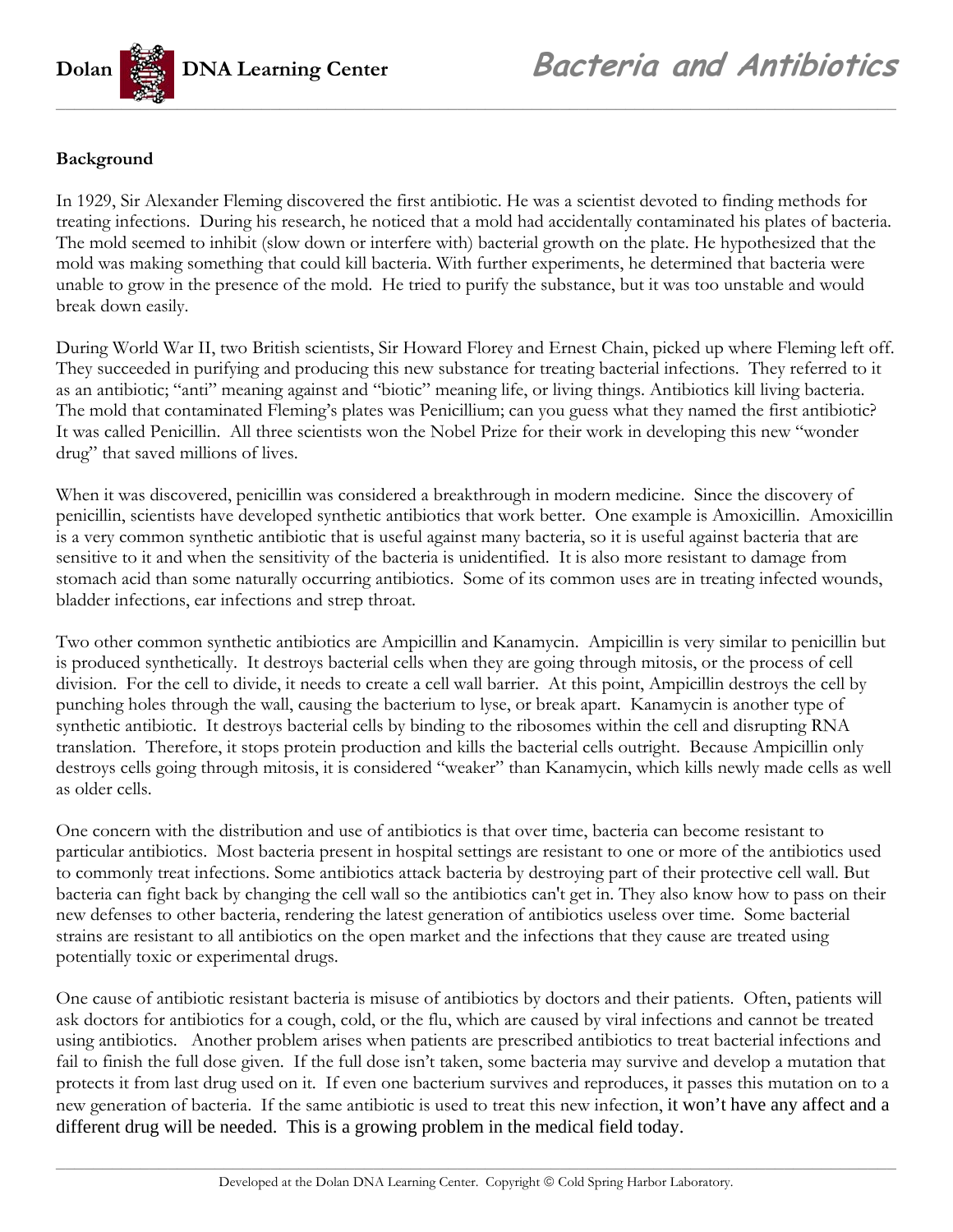

# **Description of Activity**

In this one-hour activity, students in grades 5 through 8 have the opportunity to explore the role that antibiotics play in disease treatment. Students will culture bacteria and observe the effect of two separate antibiotics on two different strains of bacteria.

# **Learning Outcomes**

Students will:

- observe the affect of two separate antibiotics on two different strains of bacteria.
- understand the function of different antibiotics.
- learn the history of antibiotics and disease treatment.
- appreciate the growing problem of antibiotic resistance.

# **Assumptions of Prior Knowledge**

Students should understand the function of DNA and be familiar with the structure and reproductive processes of prokaryotic cells.

# **Misconceptions**

Students often believe that antibiotics can be used to treat all types of infectious disease and that all strains of bacteria are harmful. In addition, they might not understand the role of vaccines in disease prevention, and may believe that vaccines can be used to treat or cure infectious disease.

# **Lesson**

**Materials and Equipment** (for groups of two students)

- Petri dishes with Luria Broth agar (2 per group)
- Small tubes of sterile glass beads (2 per group)
- 1 box of toothpicks
- 250ml plastic beakers (1 per group)
- Small tube racks (1 per group)
- 100-1000μl large micropipettors (1 per group)\*
- Boxes of large pipette tips  $(1 \text{ box per group})^*$
- Permanent markers (1 per group)
- Glue sticks (1 per group)
- Masking tape (1 per group)

\* If you do not have access to micropipettors, substitute plastic transfer pipettes (droppers).

#### **Reagents**

*\_\_\_\_\_\_\_\_\_\_\_\_\_\_\_\_\_\_\_\_\_\_\_\_\_\_\_\_\_\_\_\_\_\_\_\_\_\_\_\_\_\_\_\_\_\_\_\_\_\_\_\_\_\_\_\_\_\_\_\_\_\_\_\_\_\_\_\_\_\_\_\_\_\_\_\_\_\_\_\_\_\_\_\_\_\_\_\_\_\_* 

- 250μl aliquots of mm294 *E. coli* in Luria Broth labeled #1 (1 per group)
- 250μl aliquots of Ampicillin Resistant mm294 *E. coli* in Luria Broth + Ampicillin labeled #2 (1 per group)
- Ampicillin "pill" dispensers (1 per group)
- Kanamycin "pill" dispensers (1 per group)

## **Recipes**

#### **Luria-Bertani Agar**

- •10g Tryptone
- •5g-yeast extract
- •10g NaCl
- •875μl 4N NaOH (4g NaOH /100ml of dH2O)
- 15g Bacto-agar
- Mix ingredients into 1 liter of  $dH_2O$ .
- Autoclave for 25 minutes.
- Let solution cool to  $55^{\circ}$ C and pour into sterile Petri plates.

## **Luria-Bertani (LB) Broth (1L)**

- 10g Tryptone
- 5g-yeast extract
- 10g NaCl
- 875μl 4N NaOH (4g NaOH /100ml of dH2O)
- Mix ingredients into 1 liter of  $dH_2O$ .
- Pour into glass bottles (100ml each) and cap loosely.
- Autoclave for 25 minutes and allow to cool. For  $LB + Amp$ , add 1ml of Ampicillin (10mg/ml) to 50 ml of LB solution after it has been autoclaved and cooled. Store at 4°C.

## **Ampicillin 10 mg/ml**

- Add 1g of ampicillin sodium salt  $(m.w. =$  $371.40$ ) to  $100$ ml of dH<sub>2</sub>O in a clean 250 ml flask.
- Stir to dissolve.
- Pass solution through a Nalgene filter for sterilization. **Store at 4°C (up to 3 months)**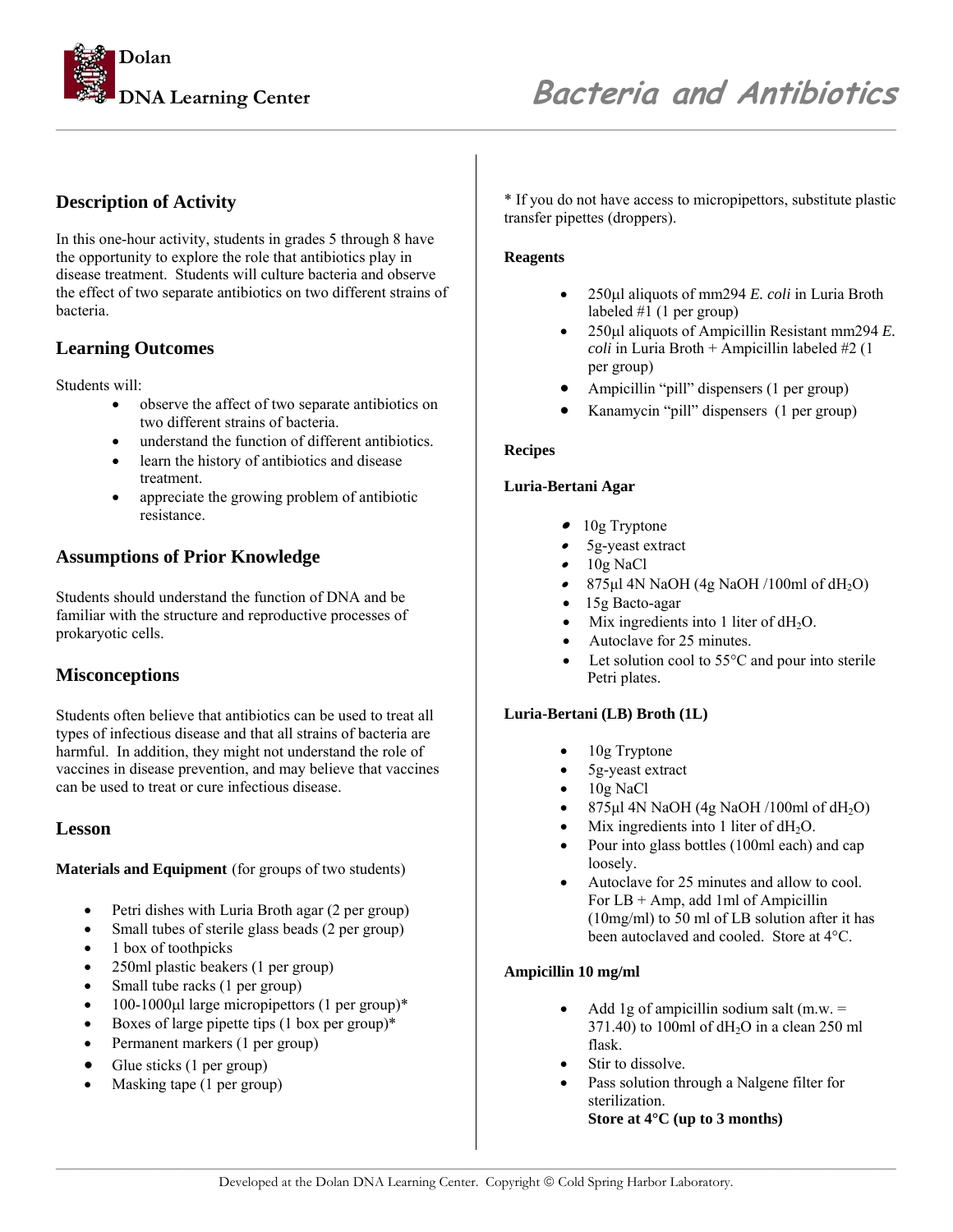

#### **Basic overnight culture**

• Use a sterile, medium-size pipette tip to pluck a colony from a fresh plate of desired bacteria.

*\_\_\_\_\_\_\_\_\_\_\_\_\_\_\_\_\_\_\_\_\_\_\_\_\_\_\_\_\_\_\_\_\_\_\_\_\_\_\_\_\_\_\_\_\_\_\_\_\_\_\_\_\_\_\_\_\_\_\_\_\_\_\_\_\_\_\_\_\_\_\_\_\_\_\_\_\_\_\_\_\_\_\_\_\_\_\_\_\_\_* 

- Eject tip directly into LB aliquot.
- Incubate tube overnight at 37°C in a SHAKING incubator. Make sure tube caps are loose so that cells can aerate.

#### **Purchasing Information**

- Antibiotic pill dispensers (Ampicillin and Kanamycin)- Fisher Scientific
- Glass beads- Fisher Scientific
- Transfer pipettes-VWR International
- Micro-tubes (Assorted colors)-USA Scientific
- Petri dishes-Fisher Scientific
- Miscellaneous chemicals Fisher Scientific
- mm294/amp resistant mm294 Carolina Biological Supply Company

#### **Before Class**

- Grow overnight cultures of mm294 (in LB broth) and ampicillin resistant mm294 (in LB broth with ampicillin) in a shaking incubator at 37°C (8ml of each)
- Prepare 250μL aliquots of MM294 and ampicillin resistant MM294.
- Photocopy the corresponding student worksheets.
- Distribute the beakers, tube racks, markers, tape, pipettes, and pipette tips to each student station.

## **During Class**

- Provide the appropriate handouts.
- Review the history of antibiotics and disease treatment. Focus on Alexander Fleming and his discovery of the antibiotic properties of *Penecillium* mold. Also discuss Howard Florey and Ernst Chain, the scientists that helped to purify and distribute Penicillin in the 1940's. They all went on to win a Nobel Prize in 1945.
- Discuss what happens when the doctor thinks an individual might have "strep" throat. The doctor performs a throat culture. What does that mean?
- If the culture is positive for strep, the doctor then prescribes an antibiotic. Why is it so important to follow the directions on the bottle? Misuse of antibiotics can lead to antibiotic resistant strains of bacteria.
- Explain to students that Ampicillin is a type of synthetic antibiotic. It kills bacterial cells by preventing the formation of new cell walls. For this reason, it only kills cells that are actively dividing. Kanamycin is another synthetic antibiotic derived from bacteria called *Streptomyces kanamyceticus*. It kills bacterial cells by binding to the ribosome within the cell disrupting protein production.
- Explain that the goal of this laboratory is to culture bacteria just like the doctor does, and to determine if the bacteria are Ampicillin resistant. Make sure all of the students understand that the mm294 strain of *E. coli* is harmless. It is not the strain responsible for food poisoning.
- For the experiment, divide students into groups of two. Direct students to follow the instructions on their handouts.
- Before you begin the experiment, discuss sterile technique with the students. Explain that the agar inside the petri plates in sterile until the plate is opened and certain steps will be taken to prevent contamination.
- When handing out the plates to each group, place them on the table upside down. Tell the students not to open them. The plates should have both partners' initials, the date and the name of the bacteria they are adding (#**1** or **#2**). A line should be drawn down the middle of the plate with an A on one side of the line and a K on the other. Make sure that when the students label their dishes they write along the edge of the plate so that the writing doesn't obstruct the view of the bacteria when it grows. It is helpful to make a diagram on a chalkboard of what the labeled plates should look like.
- Demonstrate how to plate the bacteria using sterile technique. Students must clam shell plates when opening, and close them again right away to prevent contamination. The glass beads are sterile as well, and can be poured directly into a petri plate and gently shaken to spread the bacteria over the surface of the agar.
- Once the bacteria are plated, students can use toothpicks and a small bit of glue to transfer one ampicillin and one kanamycin pill onto the appropriate side of the dish.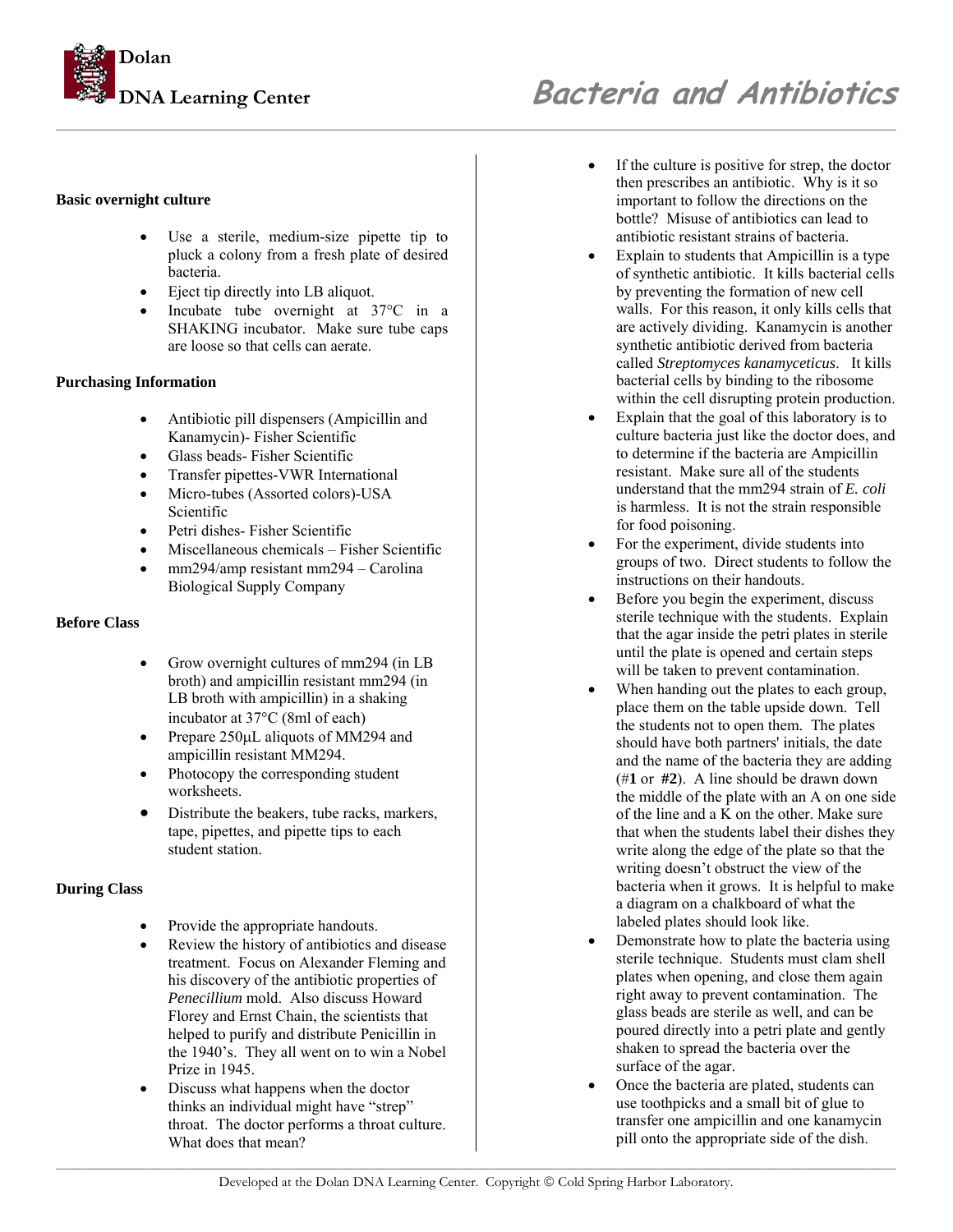

Ampicillin will be placed on the side of the dish labeled A, and Kanamycin on the side labeled K.

- Tape both plates together with masking tape, and incubate upside down in an incubator at 37°C overnight. If there is no incubator, plates can be left upside down at room temperature for 24-48 hours.
- On the handout, make predictions about how the bacteria will be affected by the presence of ampicillin and kanamycin. Ask the students how they will know if the bacteria on their plates are resistant to ampicillin.

#### **After-Care Information for Bacteria Plates**

• To dispose of the plates, pour a 10% bleach solution directly onto the agar surface and soak for half hour. Dispose of plates in any trash receptacle.

#### **Analysis and Discussion**

- The following day, students can observe their results. The bacteria should grow in a lawn, except where they were killed by the antibiotics. Usually an area of inhibited growth, called a "halo", presents around the edge of the antibiotic pill. If the bacteria are resistant, there should be no halo. Ask the students which strain, #1 or #2, is resistant.
- Make correlations between types of antibiotics and expected results. If one antibiotic produces a larger halo, what might that mean?
- Consider the growing problem of antibiotic resistance. Encourage students to discuss ways that they can help prevent it.

# **Further Explorations**

Research how bacteria have been used as a model organism in genetics research using the timeline at:

[www.dnai.org/timeline/index.html](http://www.dnai.org/timeline/index.html) < Jacob and Monod [www.dnai.org/timeline/index.html](http://www.dnai.org/timeline/index.html) < Meselson and Stahl [www.dnai.org/timeline/index.html](http://www.dnai.org/timeline/index.html) < Cohen and Boyer

Students can research various types of bacteria and discuss differences between them, such as symbiotic relationships with the host, harmless versus harmful and where certain strains prefer to live or infect.

Have students pretend to be a doctor writing a letter to a patient that is continuously asking for antibiotics for her cold. In the letter, have them explain why antibiotics won't help the patient and could contribute to antibiotic resistance.

Investigate and discuss the use of viruses called bacteriophage to treat infections caused by antibiotic resistant strains of bacteria.

#### **Resources**

#### **Websites**

*\_\_\_\_\_\_\_\_\_\_\_\_\_\_\_\_\_\_\_\_\_\_\_\_\_\_\_\_\_\_\_\_\_\_\_\_\_\_\_\_\_\_\_\_\_\_\_\_\_\_\_\_\_\_\_\_\_\_\_\_\_\_\_\_\_\_\_\_\_\_\_\_\_\_\_\_\_\_\_\_\_\_\_\_\_\_\_\_\_\_* 

#### www.dnai.org

The Dolan DNA Learning Center's Internet site. Information on the past, present and future of DNA science.

#### [www.dnaftb.org](http://www.dnaftb.org/)

The Dolan DNA Learning Center's Internet site. An online textbook, with chapters about specific topics in genetics from inheritance to genetic engineering.

#### **Film**

"Modern Marvels: Antibiotics" Wonder (2000), A & E Home Video **ASIN:** 0767014057

"Understanding: Bacteria" Discovery Channel School (1997), Discovery Communications Inc. [http://school.discovery.com](http://school.discovery.com/)

#### **Books**

Cell Wars. Dr. Fran Balkwill. Carolrhoda Books, Inc., 1993.

Germ Zappers. Fran Balkwill and Mic Rolph. Cold Spring Harbor Laboratory Press, 2002.

Microbes Bugs and Wonder Drugs. Fran Balkwill and Mic Rolph. Cambridge University Press, 1995.

## **Correlations**

**New York State**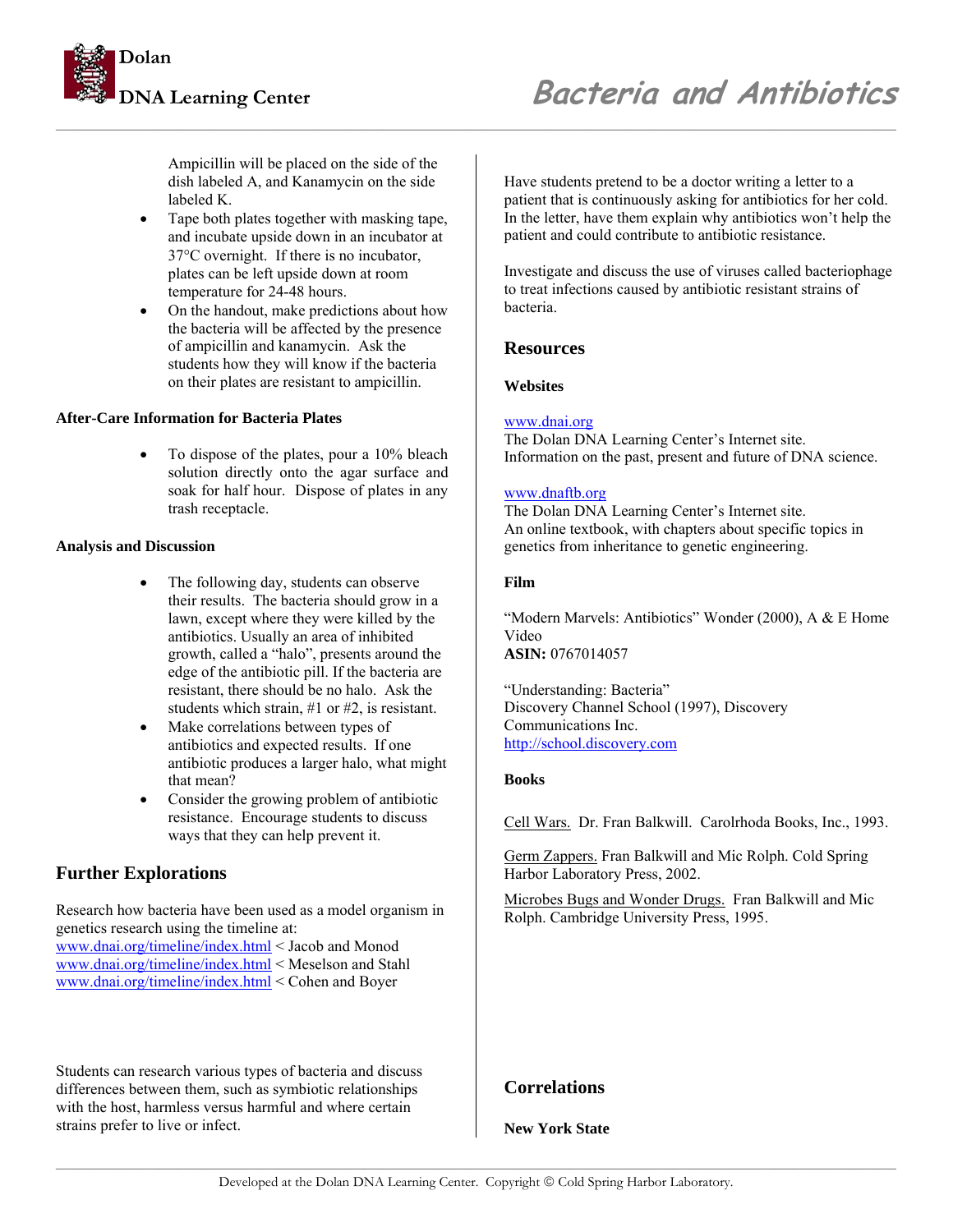

# NYS Standard 4: Science

The Living Environment

- Living things are both similar to and different from each other and nonliving things.
- Individual organisms and species change over time.
- Human decisions and activities have had a profound impact on the physical and living environment.

## **National**

Content Standard C: Life Sciences Diversity and Adaptations of Organisms

- Millions of species of animals, plants, and microorganisms are alive today. Although different species might look dissimilar, the unity among organisms becomes apparent from an analysis of internal structures, the similarities of their chemical processes, and the evidence of common ancestry.
- Biological evolution accounts for the diversity of species developed through gradual processes over many generations. Species acquire many of their unique characteristics through biological adaptation, which involves the selection of naturally occurring variations in populations. Biological adaptations include changes in structures, behaviors, or physiology that enhance survival and reproductive success in a particular environment.
- Extinction of a species occurs when the environment changes and the adaptive characteristics of a species are insufficient to allow its survival. Fossils indicate that many organisms that lived long ago are extinct. Extinction of species is common; most of the species that have lived on earth no longer exist.

Content Standard G: History and Nature of Science History of Science

- Many individuals have contributed to the traditions of science. Studying some of these individuals provides further understanding of scientific inquiry, science as a human endeavor, the nature of science, and the relationships between science and society.
- In historical perspective, different individuals in different cultures have practiced science. In looking at the history of many peoples, one finds that scientists and engineers of high

achievement are considered to be among the most valued contributors to their culture.

Tracing the history of science can show how difficult it was for scientific innovators to break through the accepted ideas of their time to reach the conclusions that we currently take for granted.

## **AAAS Benchmarks**

*\_\_\_\_\_\_\_\_\_\_\_\_\_\_\_\_\_\_\_\_\_\_\_\_\_\_\_\_\_\_\_\_\_\_\_\_\_\_\_\_\_\_\_\_\_\_\_\_\_\_\_\_\_\_\_\_\_\_\_\_\_\_\_\_\_\_\_\_\_\_\_\_\_\_\_\_\_\_\_\_\_\_\_\_\_\_\_\_\_\_* 

Chapter 10. Historical Perspectives Standard I: Discovering Germs

- Throughout history, people have created explanations for disease. Some have held that disease has spiritual causes, but the most persistent biological theory over the centuries was that illness resulted from an imbalance in the body fluids. The introduction of germ theory by Louis Pasteur and others in the 19th century led to the modern belief that many diseases are caused by microorganismsbacteria, viruses, yeasts, and parasites.
- Pasteur wanted to find out what causes milk and wine to spoil. He demonstrated that spoilage and fermentation occur when microorganisms enter from the air, multiply rapidly, and produce waste products. After showing that spoilage could be avoided by keeping germs out or by destroying them with heat, he investigated animal diseases and showed that microorganisms were involved. Other investigators later showed that specific kinds of germs caused specific diseases.
- Pasteur found that infection by disease organisms-germs-caused the body to build up immunity against subsequent infection by the same organisms. He then demonstrated that it was possible to produce vaccines that would induce the body to build immunity to a disease without actually causing the disease itself.
- Changes in health practices have resulted from the acceptance of the germ theory of disease. Before germ theory, illness was treated by appeals to supernatural powers or by trying to adjust body fluids through induced vomiting, bleeding, or purging. The modern approach emphasizes sanitation, the safe handling of food and water, the pasteurization of milk, quarantine, and aseptic surgical techniques to keep germs out of the body; vaccinations to strengthen the body's immune system against subsequent infection by the same kind of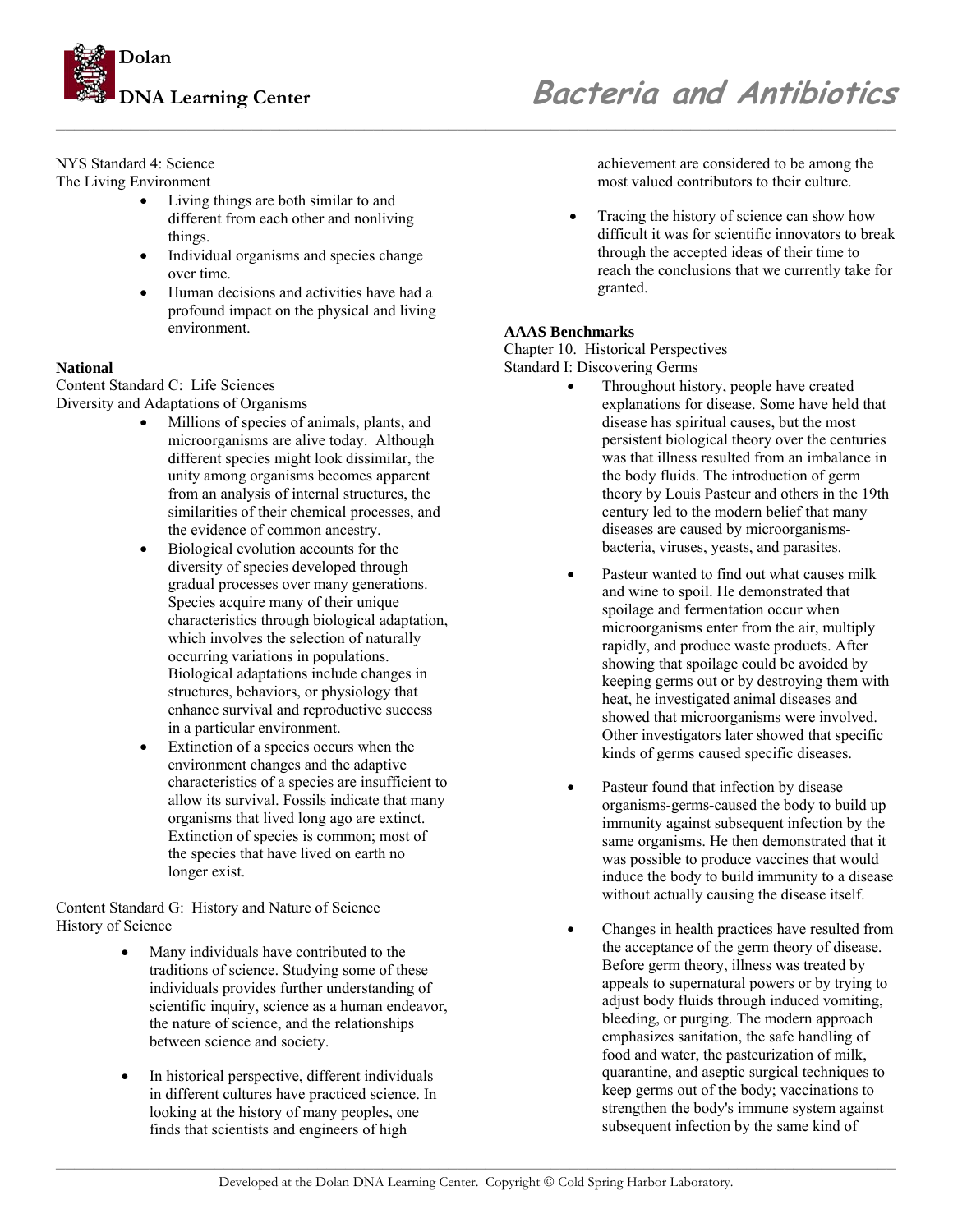

microorganisms; and antibiotics and other chemicals and processes to destroy microorganisms.

*\_\_\_\_\_\_\_\_\_\_\_\_\_\_\_\_\_\_\_\_\_\_\_\_\_\_\_\_\_\_\_\_\_\_\_\_\_\_\_\_\_\_\_\_\_\_\_\_\_\_\_\_\_\_\_\_\_\_\_\_\_\_\_\_\_\_\_\_\_\_\_\_\_\_\_\_\_\_\_\_\_\_\_\_\_\_\_\_\_\_* 

• In medicine, as in other fields of science, discoveries are sometimes made unexpectedly, even by accident. But knowledge and creative insight are usually required to recognize the meaning of the unexpected.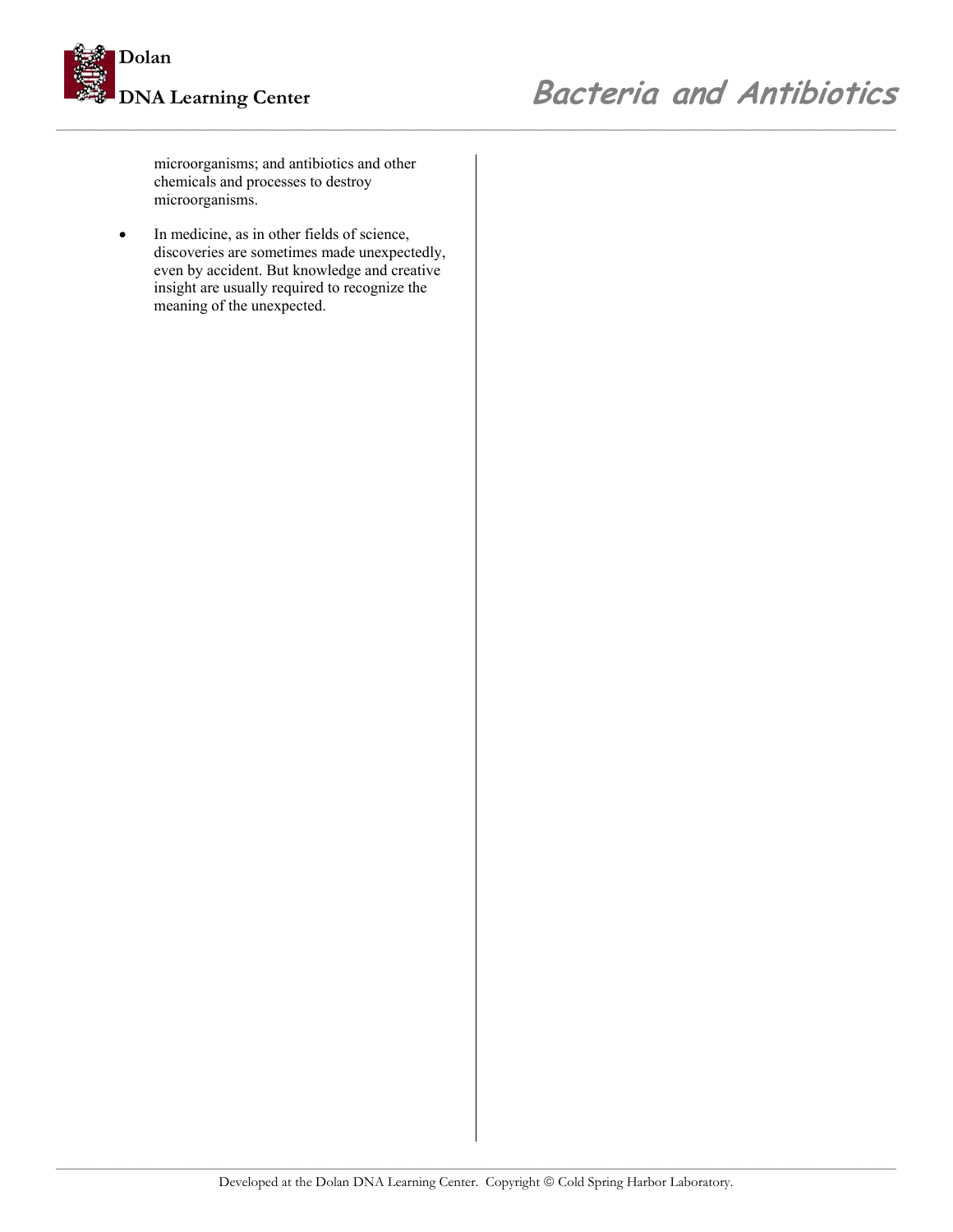

# **How Do Antibiotics Work?**

In 1929, Alexander Fleming discovered the first antibiotic. He was a scientist devoted to finding methods for treating infections. During his research, he noticed that a mold had accidentally contaminated his plates of bacteria. The mold seemed to inhibit (slow down or interfere with) bacterial growth on the plate. He hypothesized that the mold was making something that could kill bacteria. He tried to purify the substance, but it was too unstable and would break down easily. **How Dc**<br>
Sir Alexander Fleming<br>
In 1929, Alexander Fleming discovered the<br>
to finding methods for treating infections<br>
had accidentally contaminated his plates down and<br>
was making something that could kill bact<br>
was too

During World War II, two British scientists, Sir Howard Florey and Ernest Chain, picked up where Fleming left off. They succeeded in purifying and producing this new substance for treating bacterial infections. They referred to it as an antibiotic, "anti" meaning against and "biotic" meaning life, or living things. Antibiotics kill living bacteria. The mold that contaminated Fleming's plates was Penicillium. Can you guess what they named the first antibiotic? It was called Penicillin.

All three scientists won the Nobel Prize for their work in developing this new "wonder drug" that saved millions of lives.

Different antibiotics destroy bacteria in different ways. The two antibiotics you will be using are Ampicillin and Kanamycin.

**Ampicillin** interferes with the formation of new cell membranes. Without a proper cell membrane the cell cannot live. Ampicillin only affects dividing cells; it does not affect cells that already have a cell membrane.

**Kanamycin** blocks the formation of new proteins in a bacterial cell. Proteins are very important to a cell, without them the cell dies. Kanamycin kills newly made cells as well as older cells.